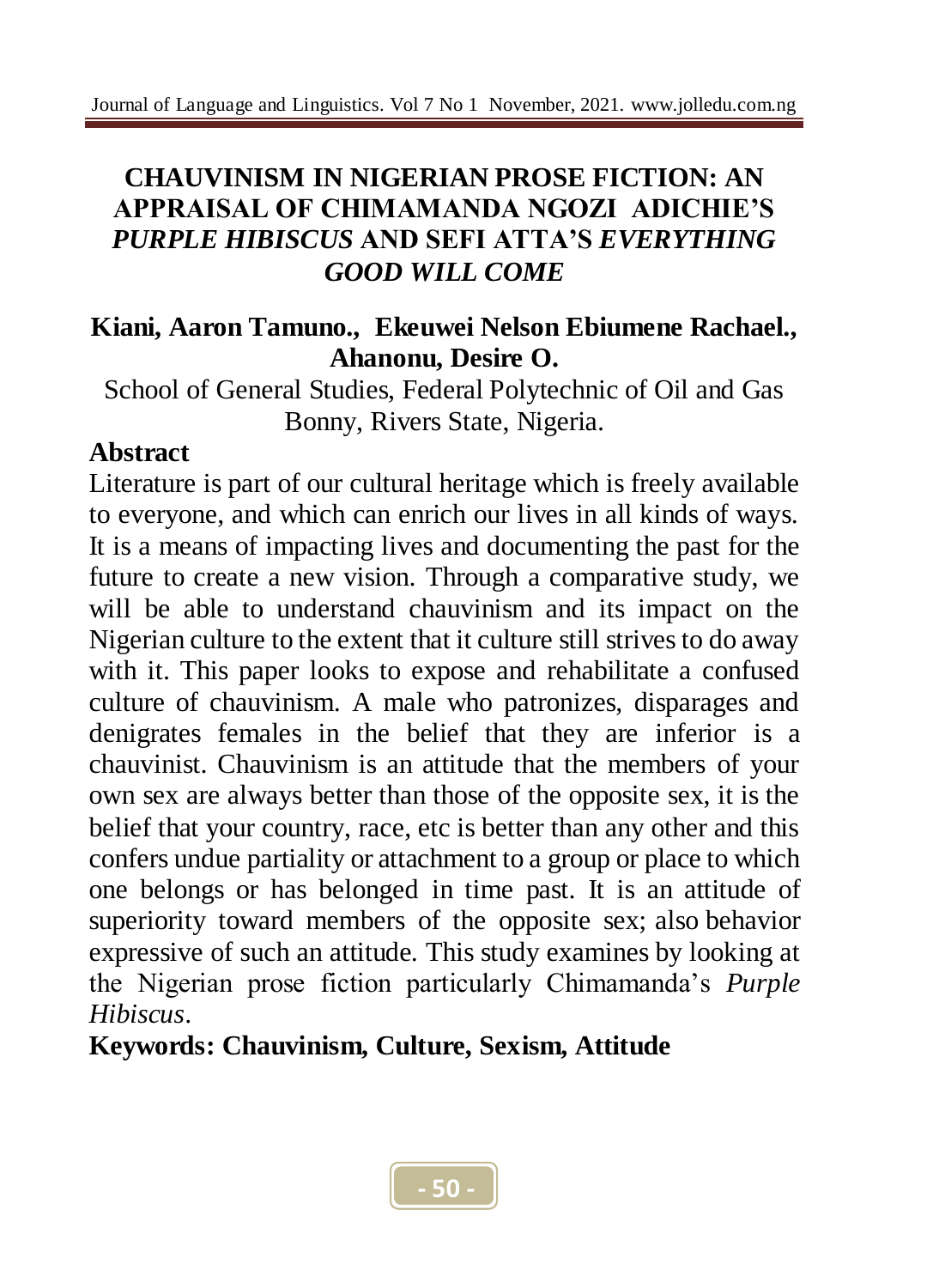# **Introduction**

In Nigeria like other parts of the world women suffer various form of discrimination contend that women's discrimination include the provision operation powerlessness poverty and hopelessness Nigeria's gender policy listed the discrimination against women to include widowhood practices rights inheritance rights the land tenure system and female genital mutilation amongst others gender stereotype is a cultural creation which place is 16 above the other the story focuses on male chauvinism and social religious program in the niger Delta he discusses male children as a cultural construct in the niger Delta is also consider the ripple effects of this custom on the main female folk as it relates to marriage widowhood title to land and here it is finally Norman Fairclough (2001) points out that ideological power plays an important role in manipulation. He further posits that violence, especially physical violence, is exercised by those who have power. He opines that those who have power can exercise it and keep it: through coercing others to go along with them, with the ultimate sanctions of physical violence or death; or through winning others' consent to, or at least acquiescence in, their possession and exercise of power. In

Norman Fairclough (2001) points out that ideological power plays an important role in manipulation. He further posits that violence, especially physical violence, is exercised by those who have power. He asserts that those who have power can exercise it and keep it: through coercing others to go along with them, with the ultimate sanctions of physical violence or death; or through winning others' consent to, or at least acquiescence in, their possession and exercise of power. In short, through coercion or consent. (Fairclough 33). He adds that

short, through coercion or consent. (Fairclough 33)

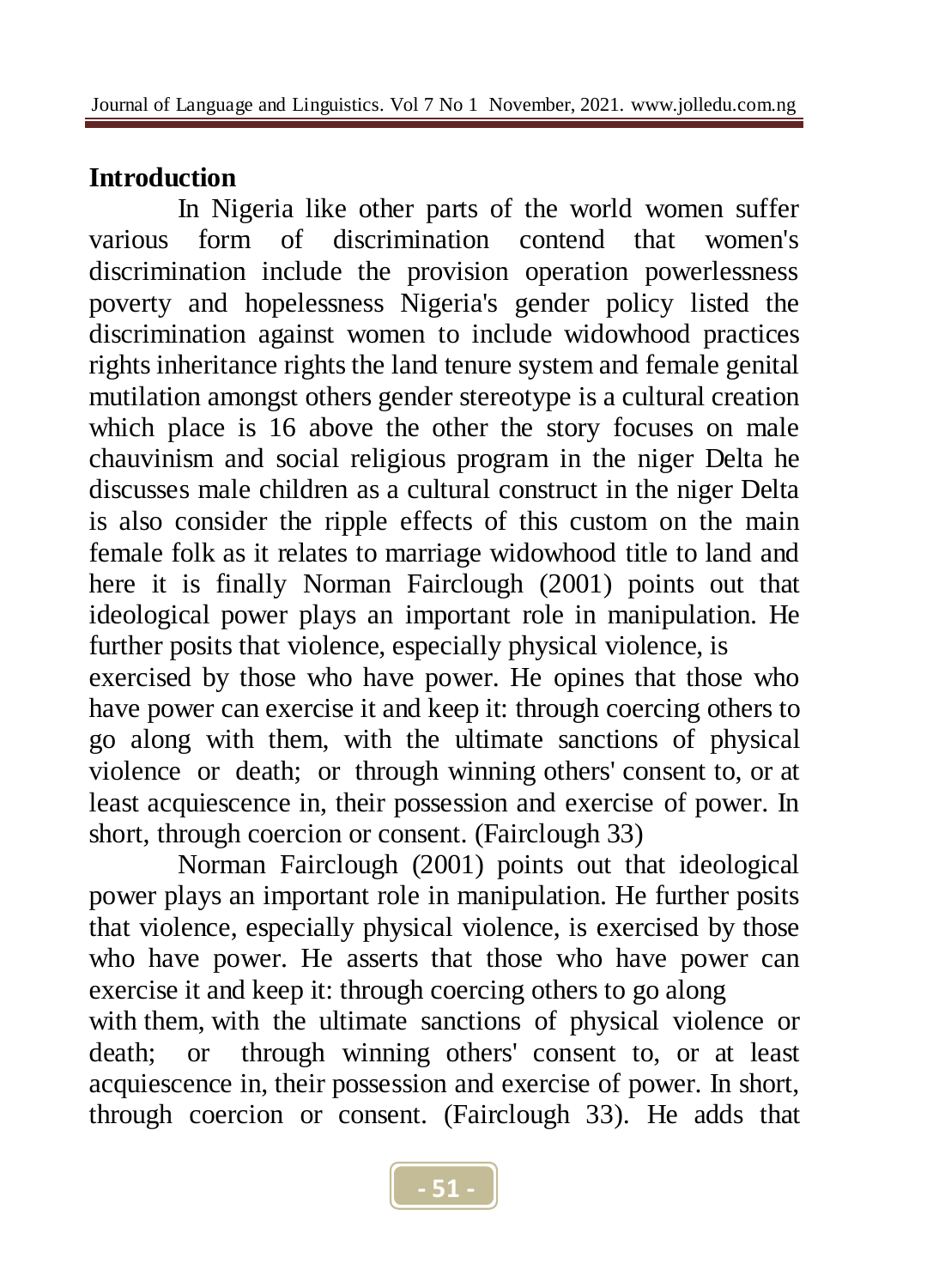ideological power plays an important role in manipulation. He further posits that violence, especially physical violence, is exercised by those who have power. He states those who have power can exercise it and keep it: through coercing others to go along with them, with the ultimate sanctions of physical violence or death; or through winning others' consent to, or at least acquiescence in, their possession and exercise of power. In short, through coercion or consent. (Fairclough 33)

Norman Fairclough (2001) points out that ideological power plays an important role in manipulation. He further posits that violence, especially physical violence, is exercised by those who have power. He states: Those who have power can exercise it and keep it: through coercing others to go along with them, with the ultimate sanctions of physical violence or death; or through winning others' consent to, or at least acquiescence in, their possession and exercise of power. In short, through coercion or consent. (Fairclough 33). Norman Fairclough (2001) points out that ideological power plays an important role in manipulation. He further posits that violence, especially physical violence, is exercised by those who have power. He states: Those who have power can exercise it and keep it: through coercing others to go along with them, with the ultimate sanctions of physical violence or death; or through winning others' consent to, or at least acquiescence in, their possession and exercise of power. In short, through coercion or consent. (Fairclough 33)

The world over, women suffer several practices of discrimination. Aganwu (2011) citing Osakwe (2010) argues that "women's discrimination includes deprivation, oppression, powerlessness, poverty and hopelessness". The Nigerian gender policy states the discrimination against women to comprise widowhood practice rights, inheritance rights, the land tenure

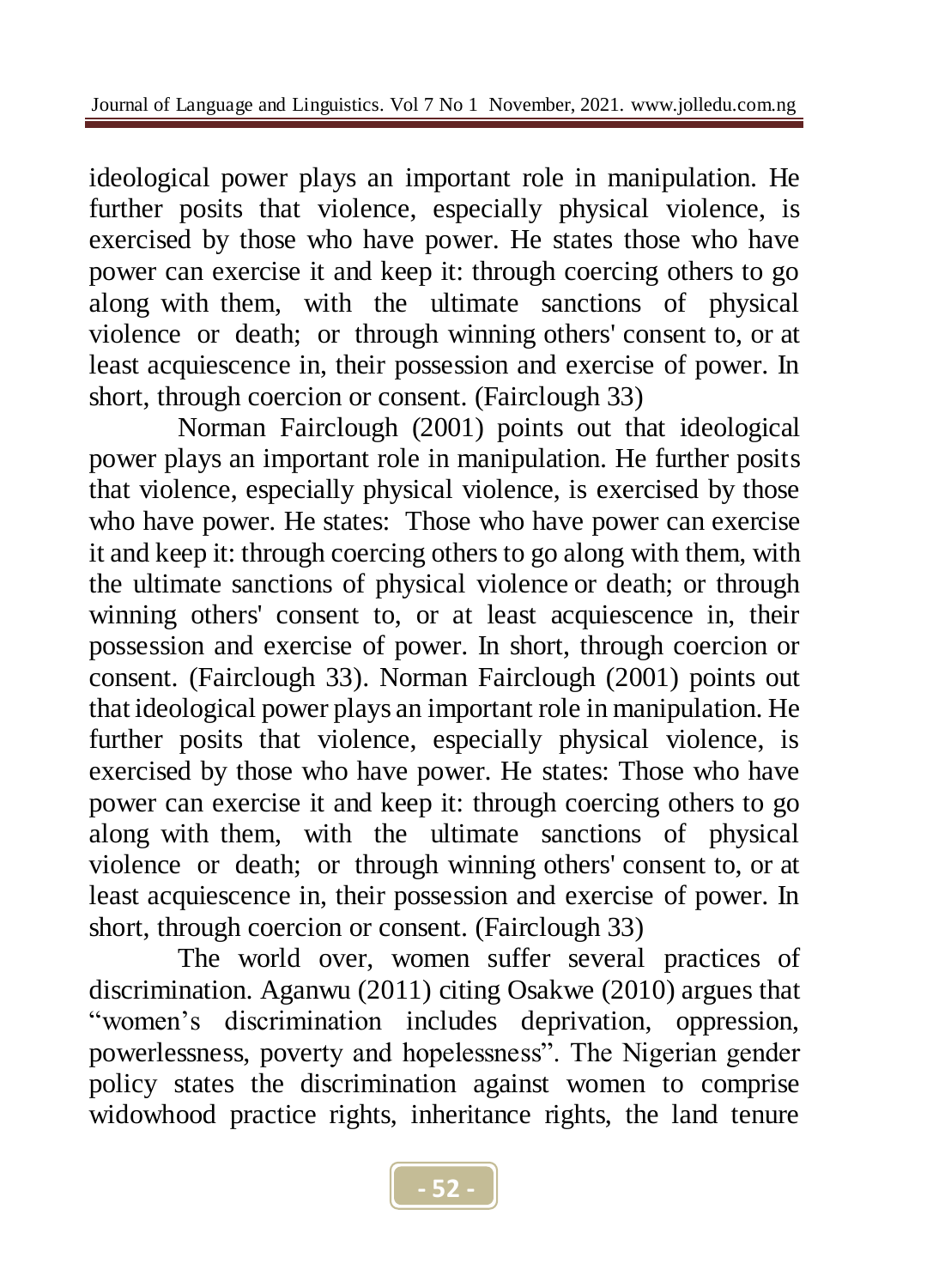system and female genital mutilation, among others" (FGN, 2006). Obodoegbulam (2011) posits that "gender stereotype is a cultural creation which places one sex above the other".

Another term closely related to chauvinism is sexism but mostly related to the disposition that tends to discriminate against women on the social stream. Thus, it is easy to say that Sexism of men against women is the problem of Feminism. Urgan (2004) citing Virginia Woolf (1928) talks about the philosophical concepts that give modern feminism some legitimacy, equally dwells on this issue of chauvinism. Ultimately what one sees is many cases of unfavourable social values that exist against women in our social systems.

The concept of chauvinism deals with several aspects of human interactions, these aspects includes, male chauvinism, female chauvinism and also, chauvinism as nationalism. All the arguments on male chauvinism are based on extrinsic factors while women's indispensability in the society are based on intrinsic qualities. Agbakuru and Opara (2011).

Obodoegbulam (2011) describes male chauvinism as relatively new to literary discourse mainly considering how extensive feminism has been in existence. Since the 1960s, Gender equality has progressively improved in work places Tanimu (2009); Male chauvinism largely designates behaviours that portray famous views on gender role in the workplaces, societies, religions etc. This research is basically about Male chauvinism, which is closely associated with sexism and misogyny, and other forms of believe male superiority of women in the context of intellect. Female chauvinism is the symmetrical attitude that women are superior to men; this form of chauvinism is very rare, especially in African continent where some cultures and traditions include females' subjugation to the males.

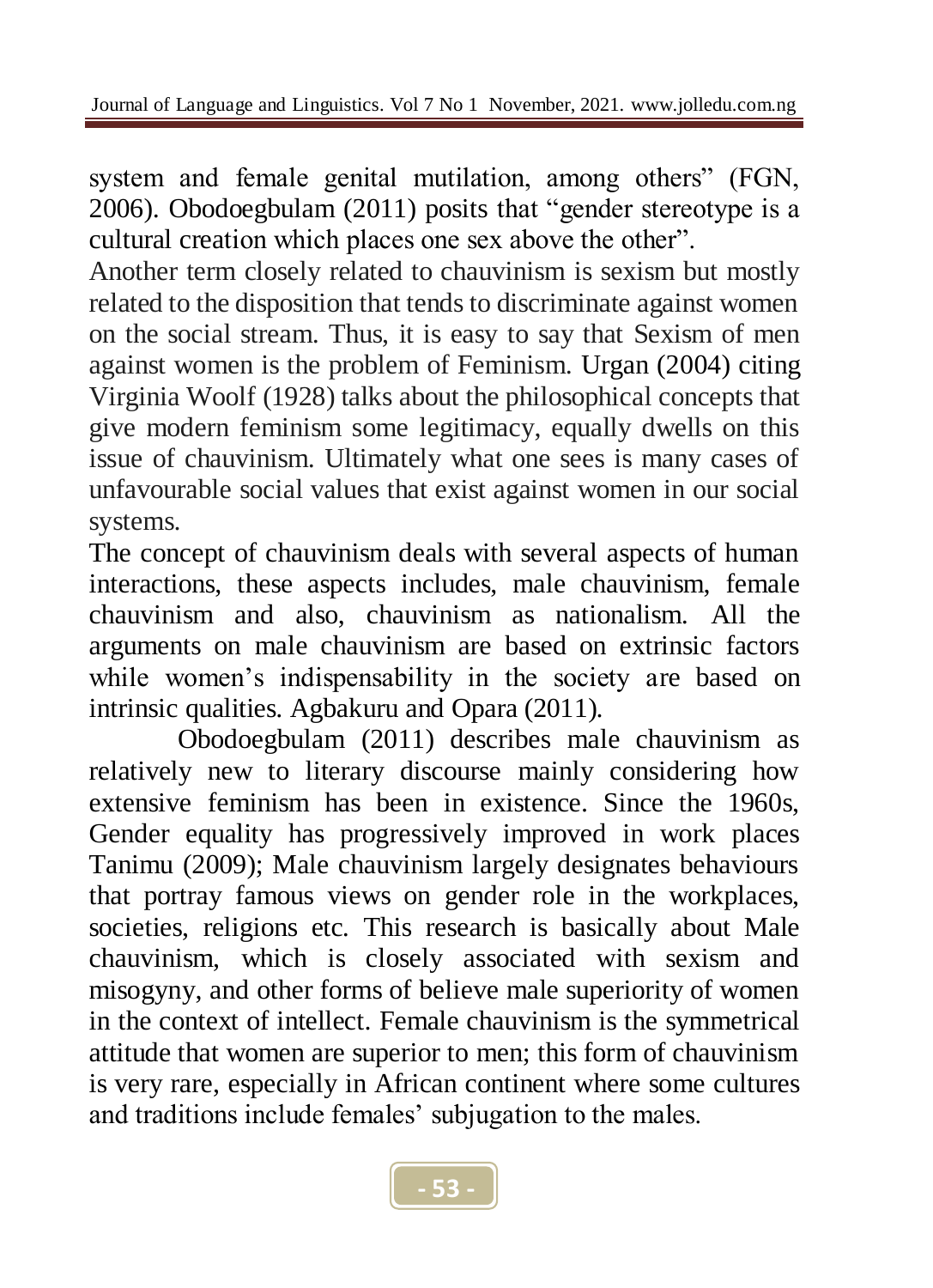# **Statement of Problem**

We have often talked about oppression, subjugation of the women folk but most times we overlook the salient aspect where discrimination is taken to a new level-chauvinism. The society is highly chauvinistic but not much is said about it because the Nigerian society sees nothing wrong in the assertion that women are inferior to their men in aspects of human endeavours hence this work is coming out to interrogate this aspect of the culture which dictates that women are eternally subservient, inferior to men.

### **Significance of the Study**

The study aims at showing how women are being subjected to men or are being dominated by male. This work is significant as emphasises how women can take up major positions in the society too and how their contribution on such position would make an effective positive result, and also how being not seen as inferior would give them the joy of being among.

| <b>Scope</b> | of | the | <b>Study</b> |
|--------------|----|-----|--------------|
|              |    |     |              |

The study will focus on Chimamanda's *Purple Hibiscus* with emphasis on how the author reflects our past and present societal happens on gender.

# **Aim and Objectives**

The study is aims at enlightening the ignorant females in the society that power can be attained by any one, irrespective of the gender. This study also elaborates the importance of female's contribution both intellectually, and other forms of proving female intelligence. The objectives include to:

1. Examine deprivation and suppression of women as portrayed in Chimamanda's *Purple Hibiscus* .

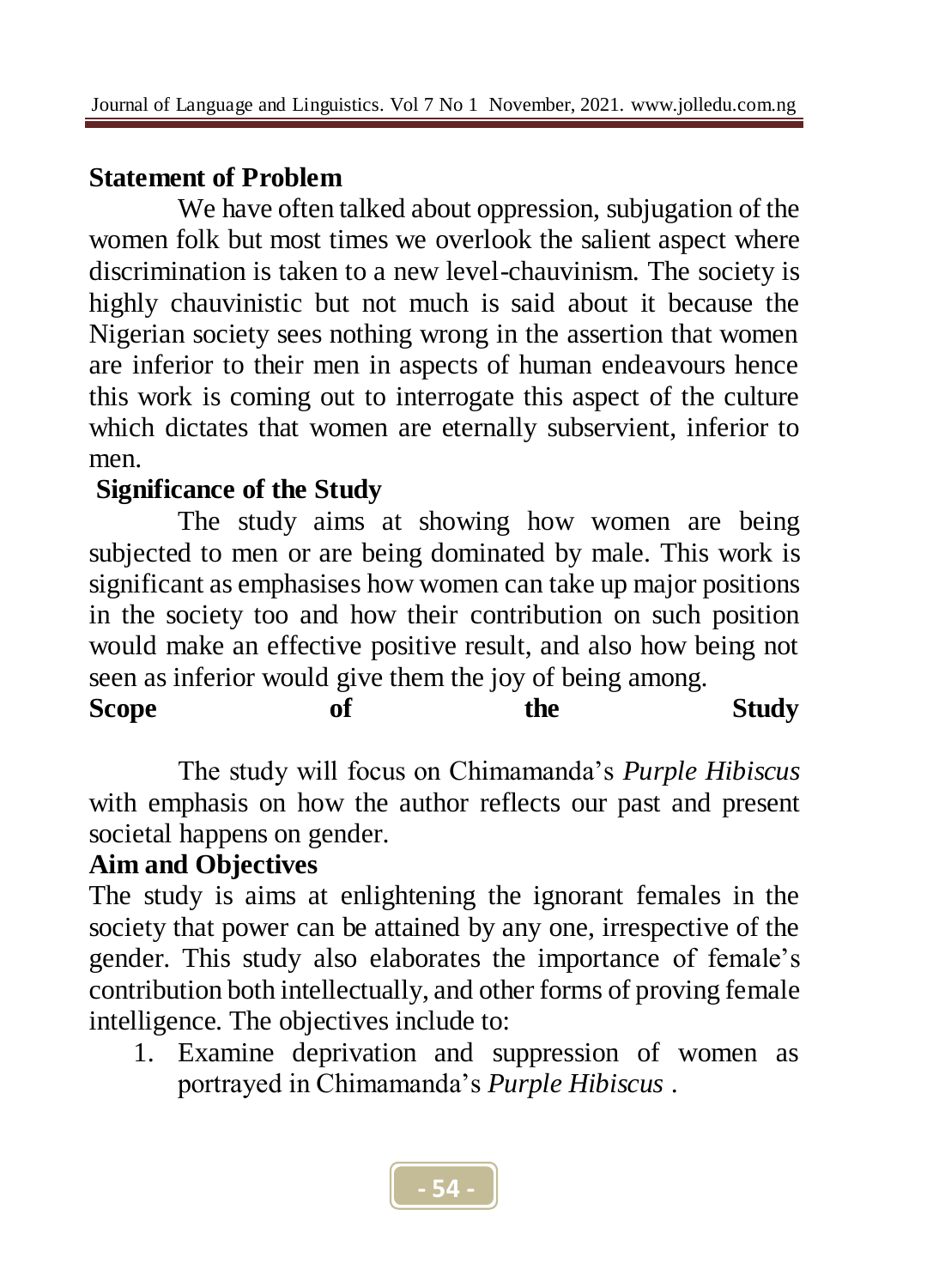- 2. Investigate strategies deployed by women to combat male oppression as depicted in Chimamanda's *Purple Hibiscus*.
- 3. Discuss the Chimamanda's apparitions on gender in the Igbo society advanced in *Purple Hibiscus*.

# **Methodology**

This research utilizes Chimamanda's *Purple Hibiscus* novels as the main source of primary data and cross-textual analysis, steered by the belief of Womanism. The text being mirrored from Womanist context and analysed based on complementation, conciliation, collaboration and consensus achieved through several characters in the novel. Also, examination of events and scenes, analyses of characters and language serve as data for this study and are used to establish the key arguments of the study. Through close textual reading of the piece, changing circumstances of the characters, plot and the narrators' view point, we explore methods used by the author point out the pathway for emancipation of her characters.

**Analysis of the concept of Chauvinism in the Nigerian Prose** Literature helps us to mirror the society so that human's experiences far and wide are captured often used prose works to sustain the belief that men are superior to women. This line of reasoning is supported by Esther I. Jamgbadi when she says;

*The traditional role of the women in Africa has been that of a wife and a mother and any women who does otherwise is labelled a failure. This is the representation of the female character in African the female character in African literature especially the novel since the late fifties (138)* 

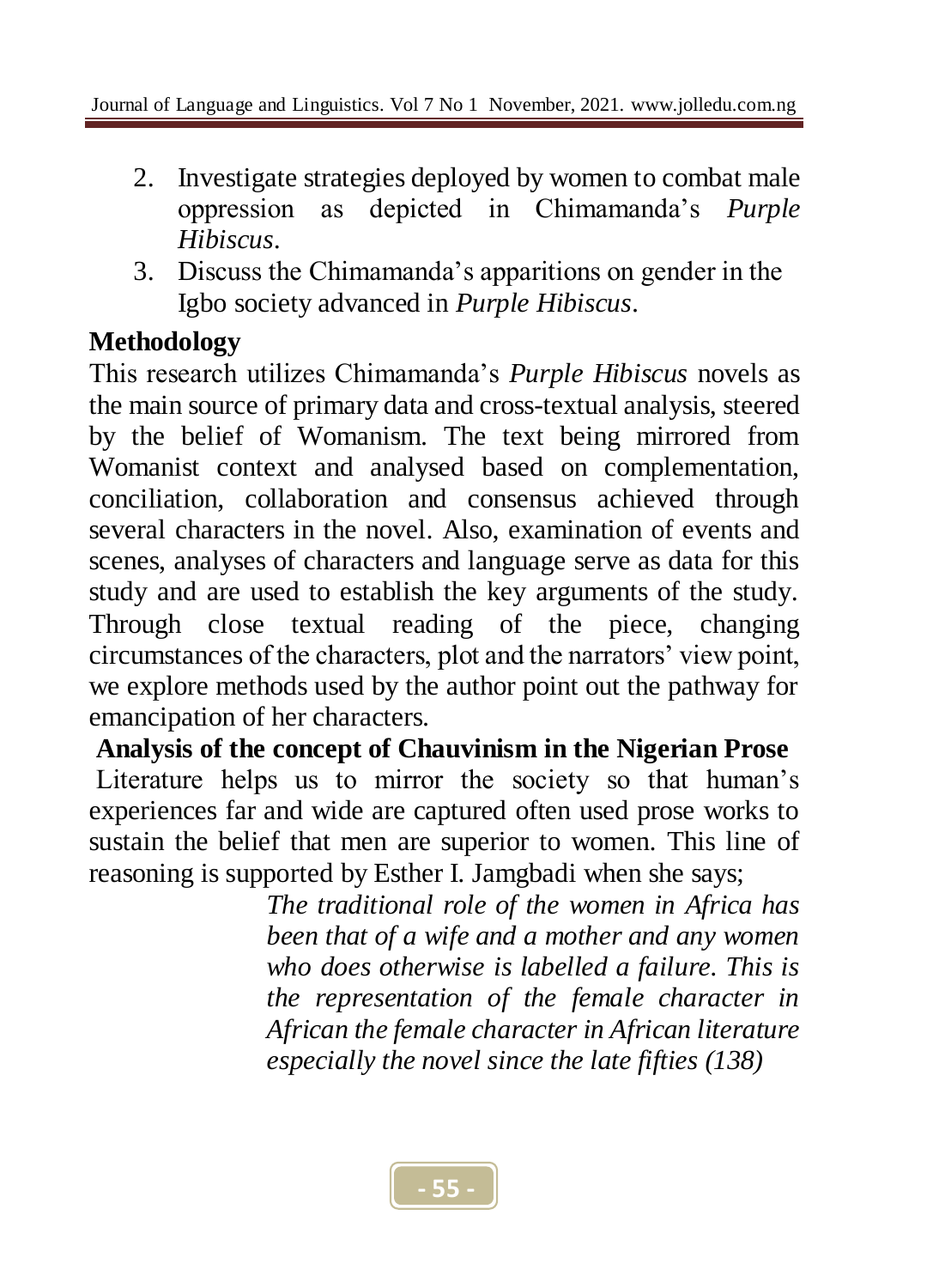Male superiority injected into male writers portrayal women in their works. often time, male prose authors are guided by their chauvinistic ego when depicting their female characters.

Women in works by Nigerian male authors hardly enjoy good roles. They are presented as gossips or kitchen martyrs. The negative ways men employed in the presentation of their female characters have forced many women into writing. Women now write with the view to correcting certain impressions male authors attach to the characterization of women in their works. In his comment, Helon Habila at the back cover page of *Everything God will Come* commends the effort of Sefi Attah. He sees a new light in the characterization of Enitan when he says "This is a courageous story about friendship and self-discovery.it is a rallying cry to women to speak out in a world that tries to muzzle them".(text cover page).

In conclusion, the portrayal of women in prose works by men is based on chauvinistic position of men. Women are treated both in reality and literature with contempt. A possible explanation of this gender abnormality can be traced to men's effort to keep dominating the society. However, women under the guide of feminism have rejected their portrayal by male authors. *Everything Good will come* by Atta and *Purple Hibiscus* by Adichie give a new diirection to the depiction of chauvinism and women's reaction. This assertion is captured by Yetunde Akorede:

*The works of African female writers endeavour to recreate women as they are in history, in life, and in their own realities. Being female themselves help them to reflect the deep feelings, desires and the hurts that the female experiences. The portrayal of the female characters by the female writer is usually more authentic and is usually a* 

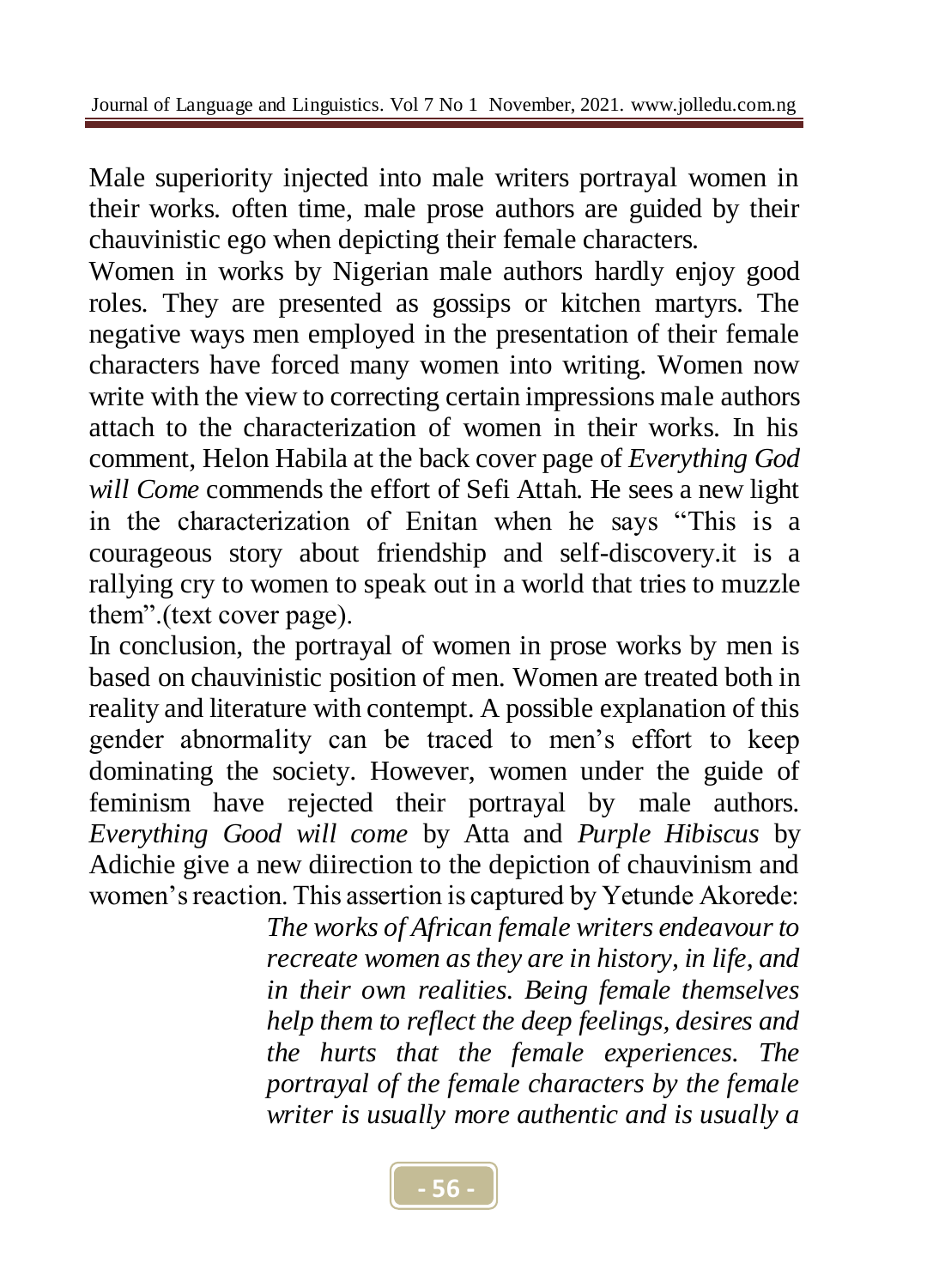*departure from the male writers' image of women. (128)*

What Akorede say is exactly the situation that leads many women into writing. They write to correct men's chauvinistic view about the female folks and press for women liberation.

#### **Women in Nigerian Female Authored Novels.**

Adichie's *Purple Hibiscus* and Atta's *Eveything Good Will Come* are departure from male prose authors' characterization of women. The two vibrant female prose authors use their novels to deconstruct bias depiction of female characters by male authors. This assertion is captured by Yetunde Akorede:

> *Purple Hibiscus, a female authored prose work carefully debunks male chauvinism by highlighting its destructive effects on homes. Adichie uses the homes of Uncle Eugene and Aunty Ifeoma to show the weakness in patriarchy and the strength in matriarchy.*

In his bid to ensure patriarchy and chauvinism are upheld, Uncle Eugene, the father of the heroine Kambili uses iron hand in raising his children and brutality to correct and love his wife. For example, after a church service, mama kambili refuses to follow her husband to the priest's parish house. It is a Pentecost Sunday; a day Uncle Eugene is expected to be filled with the Holy Spirit. After lunch that day, and he punishes his wife with violent swifts. This costs mama her pregnancy for she suffers an instant miscarriage after the beating. Uncle Eugene's addiction to violence anytime he faces his family members shows the weakness of chauvinism. He cuts off Jaja's finger nail for not taking the first position in his catechism class. He dips Kambili's legs into hot water for staying in the same house with a pagan (papa Nnukwu) his father. The double standard of Uncle Eugene shows the mockery of chauvinism.

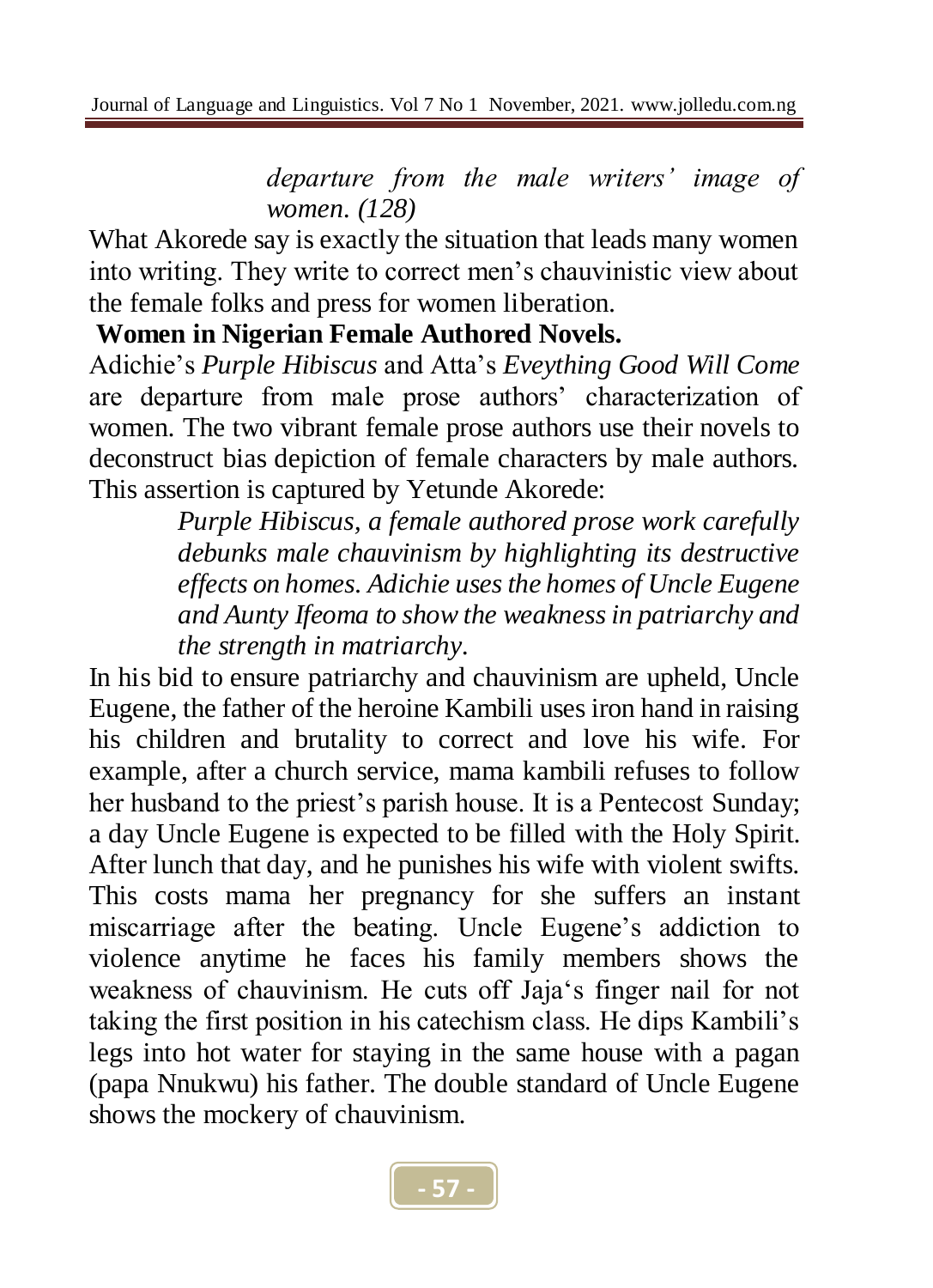While Adichie portrays men and chauvinism in her novel as destructive agents, she presents her female characters as fountain of love and stabilizing factors at home. For example, during the lunch on Palm Sunday, Jaja who is sick of his father's domineering attitude walks out on him. This rebellious act which is a direct consequence of Eugene's over disciplinary act on Jaja fuels his outrageous mind. He moves to beat him but Mama Kambili pacifies him. Mama's submissiveness and motherly affection shows that women saviours of most homes guided with chauvinistic drive. The character of Mama Kambili demonstrates the fact that women save most homes with chauvinistic doom.

In a similar way, Adichie uses the home of Aunty Ifeoma to show that women are good home makers. Aunty Ifeoma all alone plays the role of father and mother to her children. She grooms her children well with her limited finances. Unlike her strict brother Eugene who is consumed in his chauvinistic ego, Aunty Ifeoma is able to control her home well with great measure of respect for her children. As against iron hand, Aunty Ifeoma recognises the need to raise well informed children and she gives them the right freedom to grow into individuals. As a good home maker, she sees her children and people around her from their own points of view. This really helps her to manage her home very well. During their visits, Kambili and Jaja notice a difference between a home governed by chauvinistic rules and that under control of a women:

> *Laughter always rang out in Aunty Ifeoma's house,and no matter where the laughter came from ,it bounced around all the walls, all the rooms. Arguments rose quickly and fell just as quickly. Morning and night prayers were always preppered with songs, igbo praise songs that usually called for*

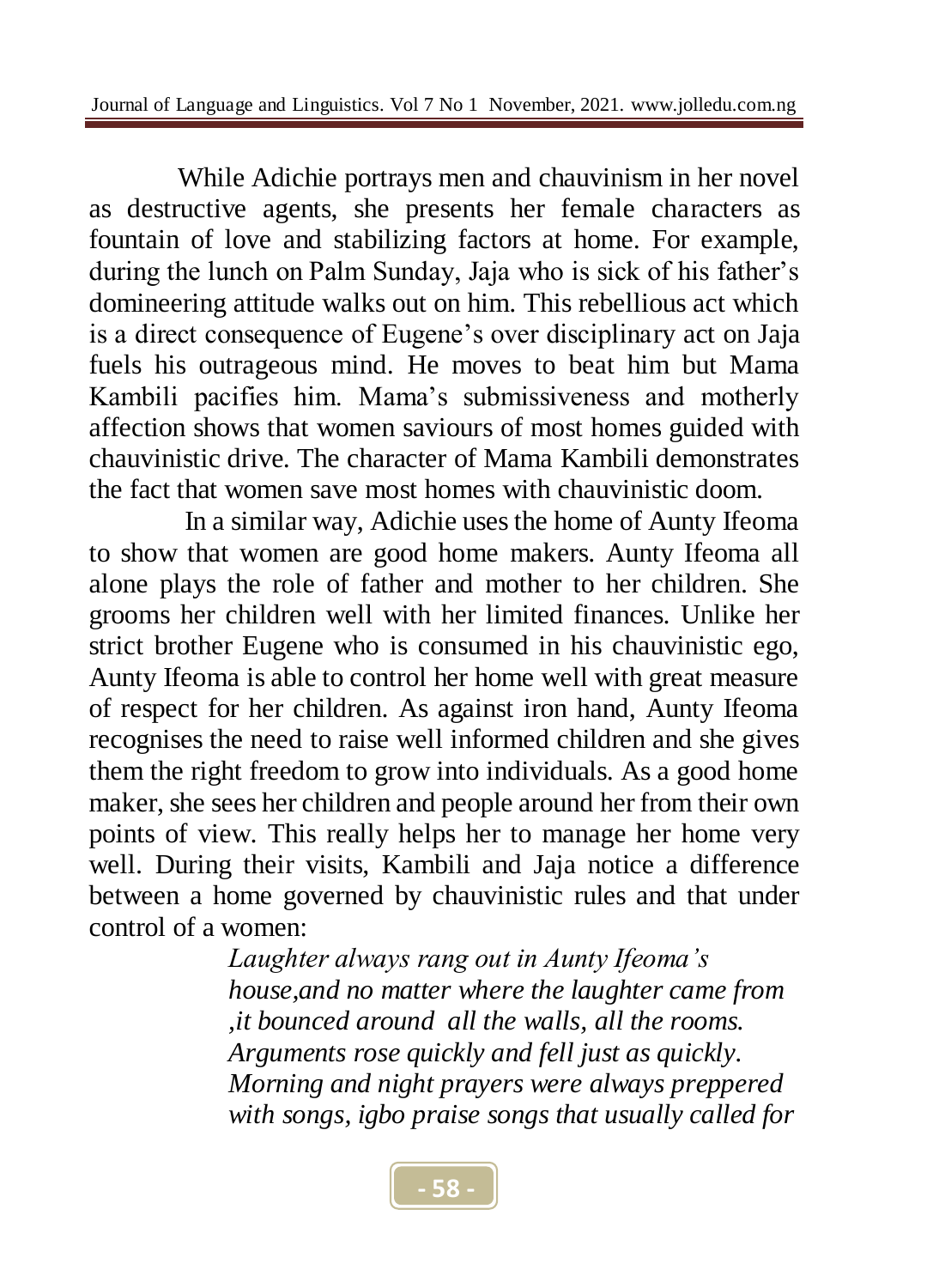*hand clapping. Food had little meat,each person's place the width of two fingers pressed together and the length of half a finger. The flat always sparkled. (148)*

It is amazing that a woman is the head of this home and everything there is rosy. Adichie presents a stable home under the headship of a woman and contentious home under the headship of a man who is blinded by his chauvinistic ego. Indeed, the comparative study of the two homes shows that chauvinistic driven homes often bring ruin to their family. On the other, women can build a happy home free from any form of chaos we see in Eugene's house.

# **Conclusion**

This study has attempted to look at how male chauvinism is depicted in Nigerian prose. Chauvinism deals with male superiority and how women are perceived in a society ruled by men. Attention is given to how male prose writers depicts the image and status of women through their female characters. To have a balanced view of this study, the way Nigerian female prose writers characterize their female characters are examined. This is done from the perspective of Sefi Atta's women in and that of Chimamanda Adichie's *Purple Hibiscus.*

# **Reference**

Achebe C. (1958) *Things Fall Apart*. London: Heinemann , 1958.Print.

Adichie, C.N. (2003) *Purple Hibiscus.* Lagos: Farafins, Print.

Agbakwu, C. and I.N. Opara (2011). *Incidence of Domestic Violence Against Women in Aspects of Niger Delta Religion in Honour of Prof. Robin Horton*. Port Harcourt: Association for Gender Equity.

Boehmer (2005). *Colonial and Postcolonial literature: Migrant*